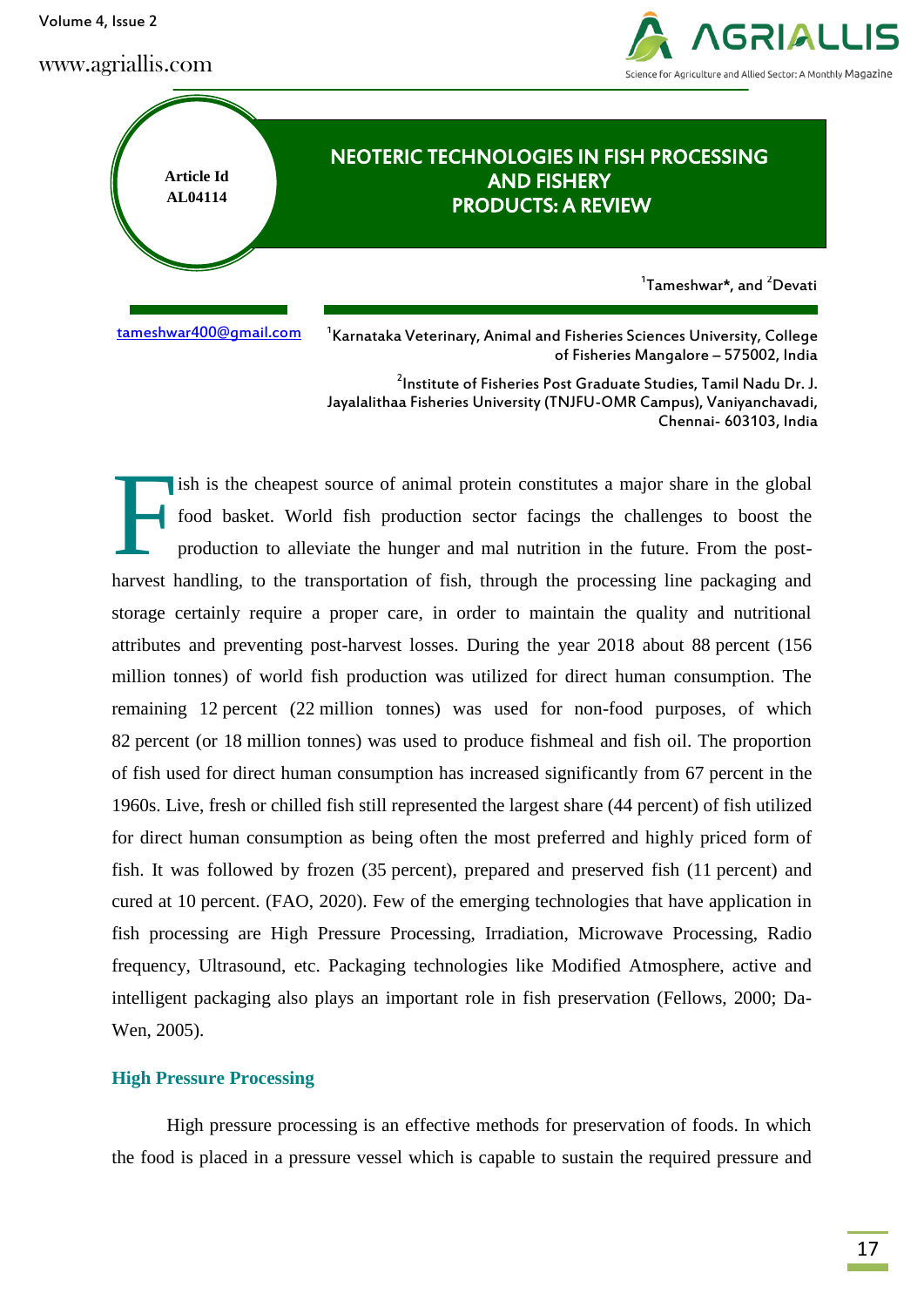

the food is submerged in a liquid, which acts as the pressure transmitting medium, such as water, castor oil, ethanol or glycol etc. These liquids protect the inner vessel surface from corrosion. HPP preserving food by combining elevated pressures (up to 900 Mpa or good atmosphere) and moderate tem (up to  $120^{\circ}$ C) over a short period. So many advantages in this technology like uniform pressure, minimum heat, minimum damage to food and properties of foods. Effects of HPP on microorganisms shown that fungi showed highest sensitivity at 300 Mpa to 400 Mpa fungi showed highest sensitivity to HPP followed by gram bacteria. HPP treatment of 250 Mpa and 200 Mpa enhanced shelf life of Indian white prawns (H. Milne Edwards, 1837) and yellowfin tuna chunks respectively (Hugas *et.al*. 2002, Hogan *et.al*. 2005).

# **Irradiation**

It is a physical treatment that consists of exposing foods to the direct action of electronic, electromagnetic rays to assume the innocuity of foods and to prolong the shelf life (Doyle, 1999). Irradiation of food can control insect infestation, reduce the number of pathogenic microorganisms and delay or eliminate natural biological processes such as ripening, germination or sprouting in fresh food. (Ahn *et al*. 2006) Three types of ionizing radiations are used to process products. Gamma rays, x-rays and accelerated electrons (Lecroix, 2005). Three types of ionizing radiation are used in commercial radiation to process products such as foods and medical and pharmaceutical devices (International Atomic Energy Agency (IAEA), radiation from high-energy gamma rays, X-rays, and accelerated electrons (Lacroix, 2005). Gamma rays, which are produced by radioactive substances (called radioisotopes). The approved sources of gamma rays for food irradiation are the radionuclides cobalt-60 (60Co; the most common) and cesium-137 (137Cs). They contain energy levels of 1.17 MeV and 1.33 MeV (60Co) and 0.662 MeV (137Cs). Electron beams, which are produced in accelerators, such as in a linear accelerator (linac) or a Van de Graaff generator at nearly the speed of light. Maximum quantum energy is not to exceed 10 MeV. X-rays or decelerating rays, which can be likewise produced in accelerators. Maximum quantum energy of the electrons is not to exceed 5 MeV**.** Irradiation doses of 2 kGy to 7 kGy can reduce important food pathogens such as Salmonella, Listeria, and Vibrio spp., as well as many fish spoilers" microorganisms such as *Pseudomonadaceae* and *Enterobacteriaceae* that can be significantly decreased in number (Lacroix, 2005)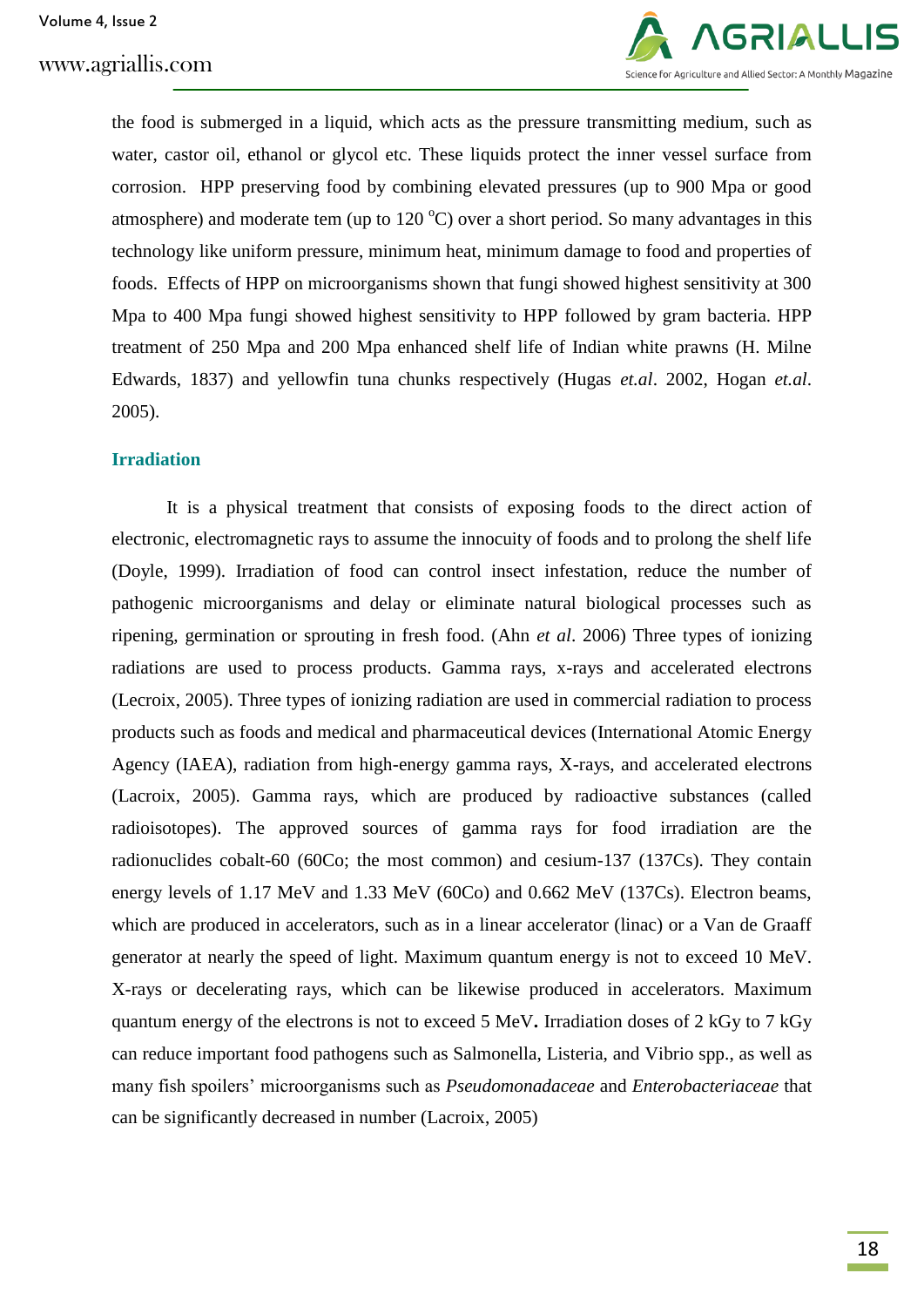# www.agriallis.com



# **Microwave Processing**

The applications of microwave heating on different fish preservation methods include drying, pasteurization, sterilization, thawing, tempering, baking etc. Microwaves are electromagnetic waves whose frequency varies within 300 MHz to 300 GHz. Microwave heating is caused by the ability of the materials to absorb microwave energy and convert it into heat. Microwave heating of food materials mainly occurs due to dipolar and ionic mechanisms. Water content in the food material causes dielectric heating due to the dipolar nature of water.Microwave drying has advantage of fast drying rates and improving the quality of product. In microwave drying, due to volumetric heating, the vapors are generated inside and an internal pressure gradient is developed which forces the water outside. Thus shrinkage of food materials is prevented in microwave drying. One of the disadvantages of microwave drying is that excessive temperature along the corner or edges of food products results in scorching and production of off-flavors especially during final stages of drying. Microwave combined with other drying methods such as air drying or infrared or vacuum drying or freezedrying gave better drying characteristics compared to their respective drying methods or microwave drying alone (Chandrasekaran *et al*., 2013).

#### **Radio Frequency**

Radiofrequency heating refers to the use of electromagnetic waves of certain frequencies to generate heat in the material. Radiofrequency heating can be performed in any of the 3 frequencies (13.56 MHz  $\pm$  6.68 kHz; 27.12 MHz  $\pm$  160 kHz and 40.68 MHz  $\pm$  20 kHz). The advantages of RF heating are increased heating and processing speed, improved product quality and yield because of uniform heating, usage of only 1/3 of the floor space of conventional heating units, instant on/off and temperature change and higher energy savings up to 60 % to 70 %. Another important advantage claimed for RF heating is its "self-limiting" property, which controls the consumption of RF energy according to the workload.

#### **Ultrasound**

Ultrasound (US) is defined as waves of a mechanical nature that require an elastic medium to propagate (Mason, 2002 andLempriere, 2013). Sounds and ultrasounds differ in frequency: sound waves propagate at frequencies audible to the human ear (from 16 Hz to 16–20 kHz), while US waves propagate at frequencies greater than 20 kHz (upper limit of audibility for the human ear) up to frequencies of 10 MHz, which then proceeds to the so-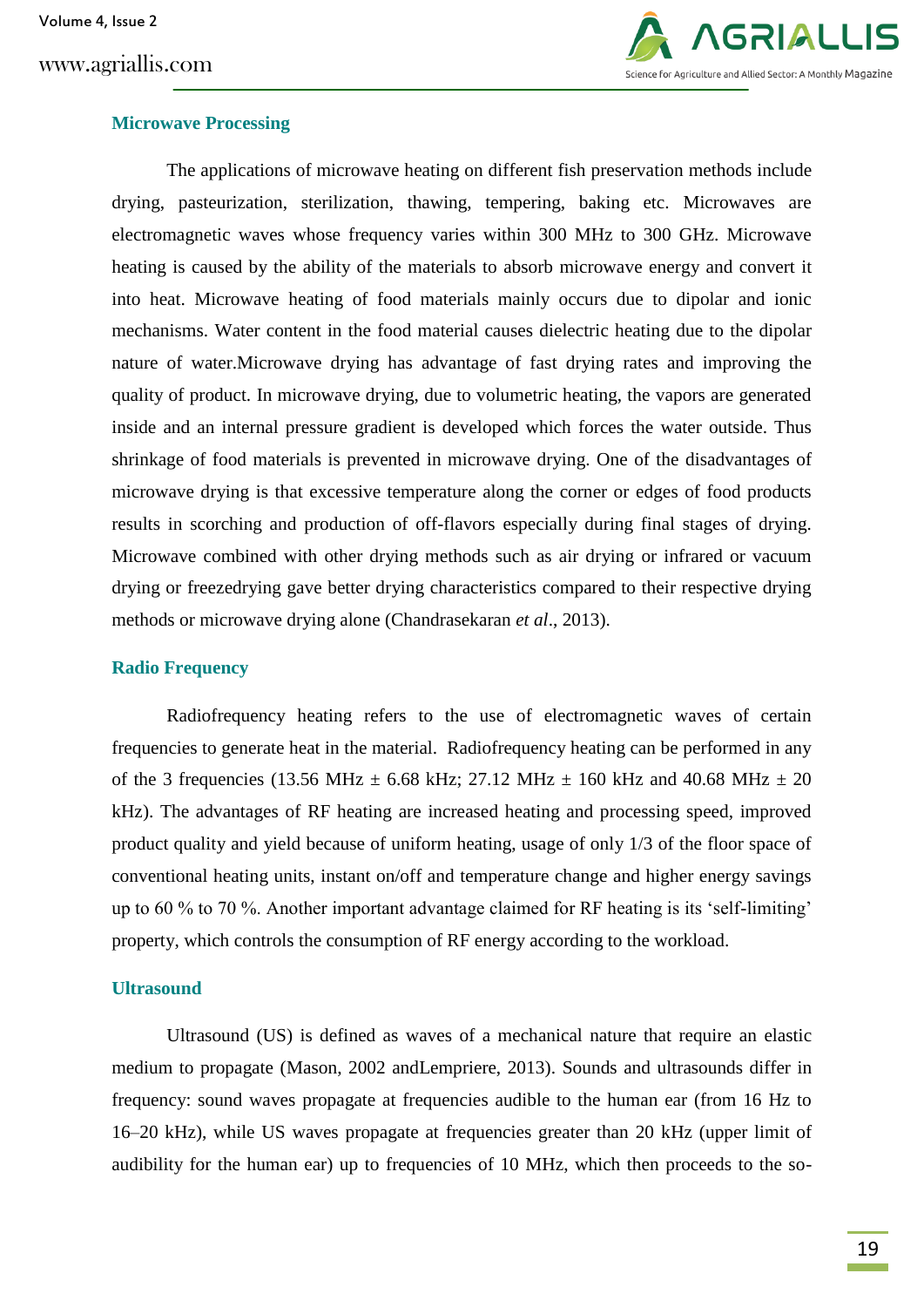

called hypersonic region.Ultrasonic waves at this range are capable of causing physical, mechanical, or chemical changes inthe material leading to disrupting the physical integrity, acceleration of certain chemical reactions through generation of immense pressure, shear, and temperature gradient in the medium. Ultrasonic has been successfully used to inactivate *Salmonella* spp., *E. coli*, *L. monocytogenes*, *S. aureus* and other pathogens (Awad *et al*., 2012).This technique has potential advantages over other techniques including freedom from radiation hazards, which may appear in some of the existing non-destructive methods.

#### **Retort Pouch Processing**

As in canning, retort pouch food is sterilized after packing, but the sterilizing procedure differs. The pouches are processed in an overpressure retort. The time and temperature will be standardized depending on the product. With the availability of retort pouches, it can function as an excellent import substitute for metallic cans. Besides, cost reduction retort pouch packages have unique advantages like boil in bag facility, ease of opening, reduced weightand do not require refrigeration for storage. Processed food products can be kept for long periods at ambient temperature. The energy saving is more in processing in flexible pouches compared to cans. On a comparison, oftotal costs, including energy, warehousing and shipping, the pouch looks even more favorable. There is 30 % to40 % reduction in processing time compared to cans, solids fill is greater per unit, empty warehousing is 85 %smaller and weight of the empty package is substantially smaller.

#### **Bio Preservation**

Bacteriocins are a heterogeneous group of antibacterial proteins that vary in spectrum of activity, mode of action, molecular weight, genetic origin and biochemical properties various spices and essential oils have preservative properties and have been used to extend the storage life of fish and fishery products. Natural compounds such as essential oils, chitosan, nisin and lysozyme, bacteriocins have been investigated toreplace chemical preservatives and to obtain green label products (Stiles and Hastings, 1991).

# **Active and Intelligent Packaging**

# **Active packaging (AP)**

Active packaging is defined by European regulation (EC) No 450/2009, AP systems are designed to "*deliberately incorporate components that would release or absorb*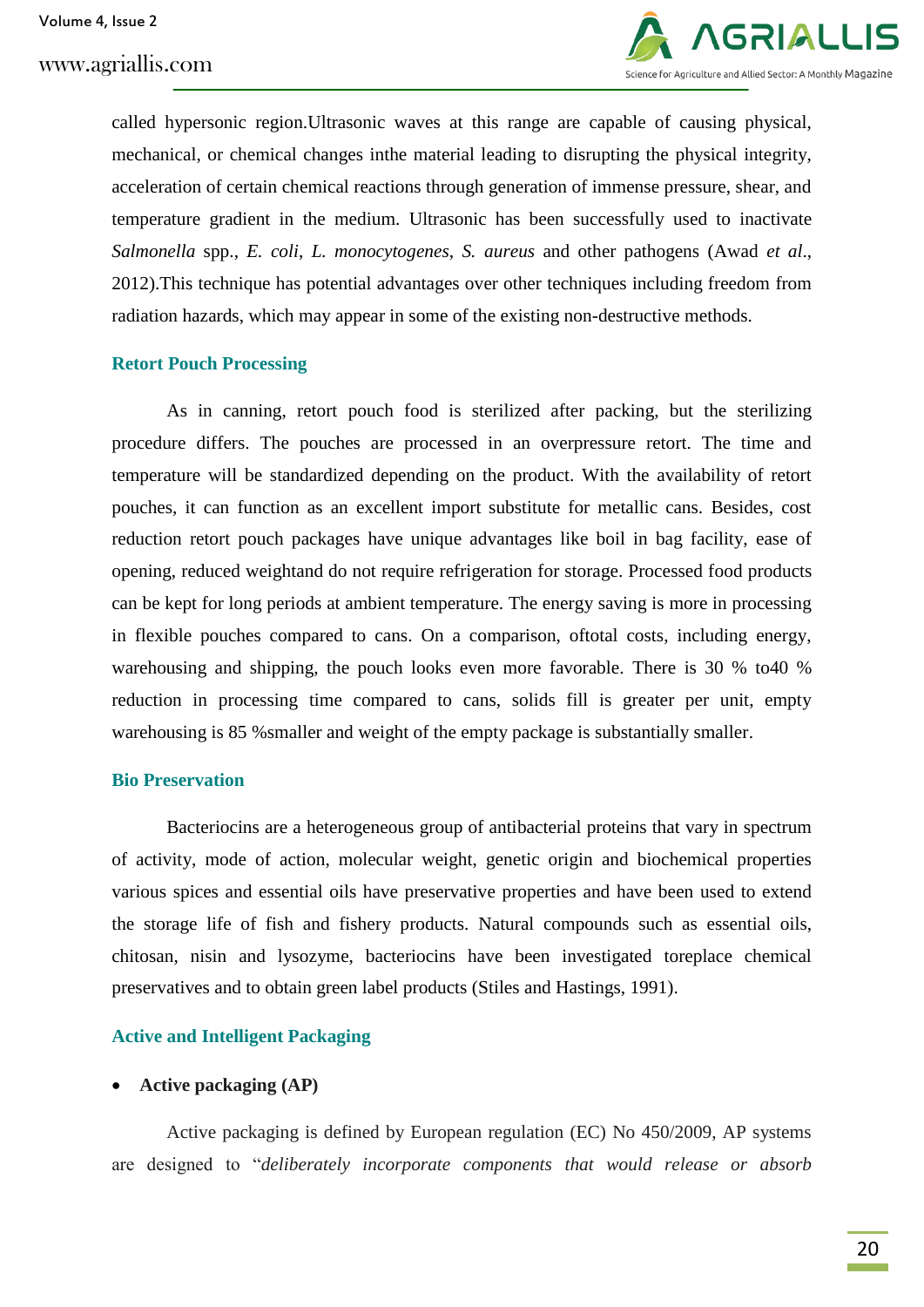

*substances into or from the packaged food or the environment surrounding the food*." Active packaging materials are thereby "*intended to extend the shelf-life or to maintain or improve the condition of packaged food*." Although extensive research on AP technologies is being undertaken, many of these technologies have not yet been implemented successfully in commercial food packaging systems. Some of the active packaging systems include; Oxygen scavengers; Carbon dioxide emitters; Moisture regulators; Antimicrobial packaging, Antioxidant release; Release or absorption of flavors and odors; Carbon dioxide scavenger and Activepackaging systems with dual functionality (combination of oxygen scavengers with carbon dioxide and/or antimicrobial/antioxidant substances). Other active packaging systems that are expected to find increased attention in the future include colour-containing films, light-absorbing or regulating systems, subsectors formicrowave heating, gas permeable/breathable films, anti-fogging films, and insecticides repellant package (Labuza and Breene, 1989).

# **Intelligent packaging**

Intelligent packaging also known as smart packaging, senses some properties of the food it encloses orthe environment in which it is kept and informs the manufacturer, retailer and consumer of the state of these properties. Intelligent packaging has been defined as "Packaging systems which monitor the condition of packaged foods to provide information about the quality of the packaged food during transport and storage. These include Time temperature indicators, Leakage indicator, Freshness indicator, etc. Active andante lligent packaging systems contribute to the improvement of food safety and extend the shelf-life of the packagedfoods. However these are evolving technologies in the seafood area and many of these systems are in thedevelopmental stage (Kerry *et al*., 2006).

# **Conclusion**

Aquatic foods can help with food and nutritional security, product diversity, value addition, increasing exports, and minimizing post-harvest losses, all of which can contribute to global economic growth and hunger reduction. Consumers prefer high-quality processed foods with little nutritional characteristics alterations. Recent thermal and non-thermal processing technologies will aid in increasing the shelf life of fish, maintaining nutritional characteristics, increasing convenience, reducing waste, facilitating exports and imports, and, most importantly, increasing economic value.